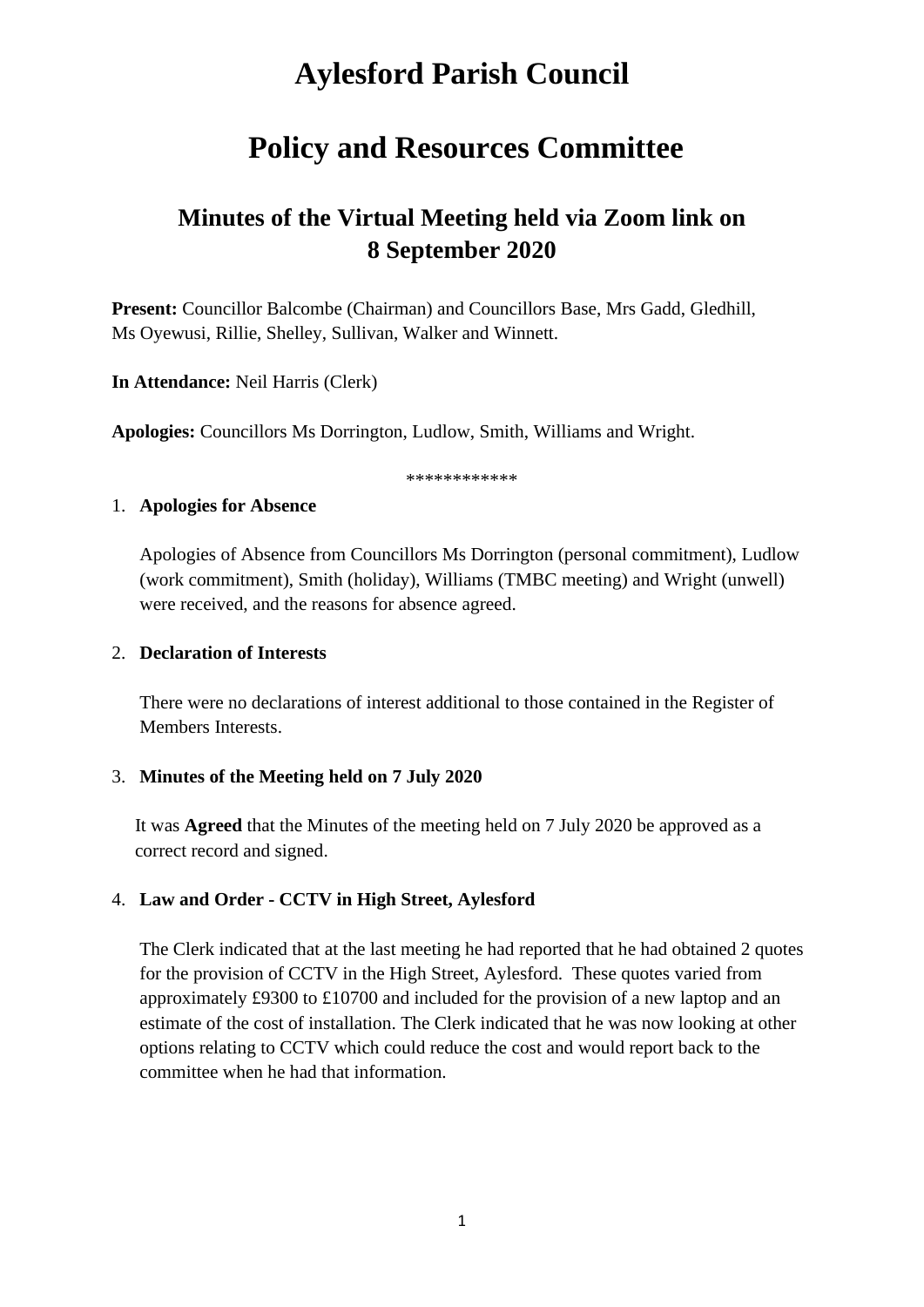## 5. **KALC**

The Committee received the report of Councillor Shelley of the meeting KALC Area Committee held on 23 July 2020.

## 6. **TMBC Parish Partnership Panel**

The Committee received the report of Councillor Shelley of the meeting of the TMBC Parish Partnership Panel held on 3 September 2020.

## 7. **Council Vacancies**

It was **Noted** that the current vacancies on the Council were as follows: -

Aylesford South - 1.

## 8. **Public Convenience Review – Aylesford Toilets**

The Clerk reported that he had written to TMBC again and recently had followed this up with further correspondence copying in the local Borough Councillors. He indicated that he was still awaiting a reply. Councillor Base, one of the local Borough Councillors, stated that he had also written looking for a response and also had not received one but indicated that he would chase this matter up to ensure that a response was received.

## **9. Aylesford Village Community Centre – Claim for Unpaid Water Charges**

The Clerk reported that the AVCC have made a request to the Council for payment towards the cost of water and wastewater charges since the last payment made in 2012. It was agreed that the Council should seek to agree a resolution to this issue with AVCC and that the AVCC should provide the Council with copies of all of the relevant Bills with a view to any resolution being based on the existing agreement for current bills. The AVCC supplied the Council with a copy of the relevant bills and Councillor Sullivan working with the Assistant Clerk Melanie Randall worked out that the sum owed by the Council to the AVCC for water and wastewater was £2480.73. This figure had been supplied to the AVCC who now needed to present an invoice for payment to the Council.

## **10. Review of Council Noticeboards, Map Boards and Seats**

The Clerk submitted a report reviewing the condition of the Council's Noticeboards, Map Boards and benches to the Committee which was attached to the Agenda. It was **Agreed** to approve the following actions in respect of each of the individual items detailed below at the potential costs as detailed within the report:-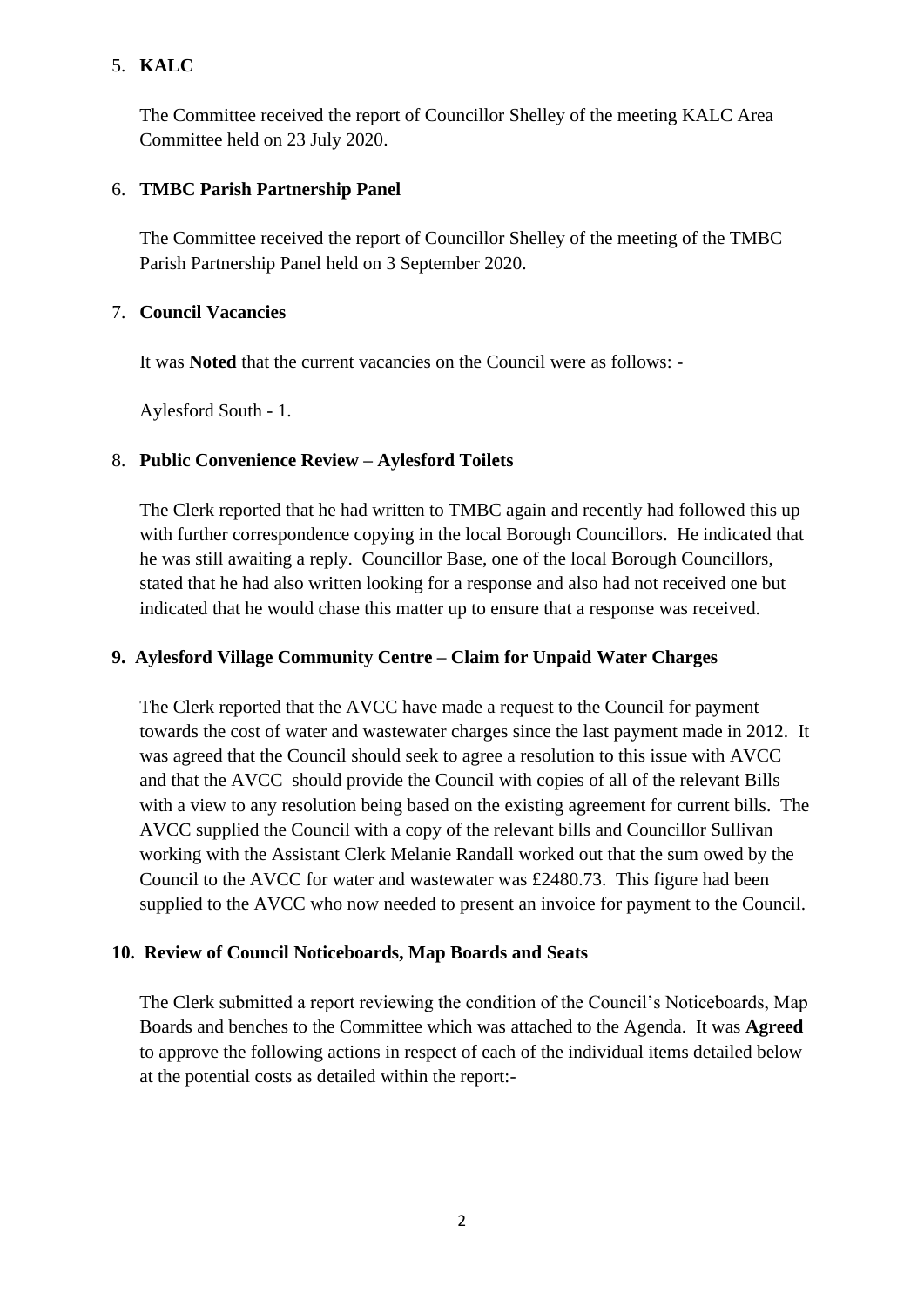## **Walderslade**

## Woodbury Road junction with Tunbury Avenue

It was noted that this notice board was in a good condition and only required some minor maintenance work.

## Tunbury Community Hall (Metal Design)

It was noted that this notice board was in a good condition though the Perspex would need cleaning and possible replacement.

## Victoria Road junction with York Avenue

It was **Agreed** that this single door notice board, though it had not been in place for 4 to 5 years, be replaced with a single door aluminium notice board and that the Clerk be authorised to seek the permission from the Highway Authority to replace it as its location was on the highway and had not been in place for 4/5 years.

## Robin Hood Lane (Lower) junction with Public Footpath

It was **Agreed** that this single door notice board be replaced with a single door aluminium notice board.

## Hallsfield Road junction with Hallsfield Road (Spur)

It was **Agreed** that this double door notice board be replaced with a single door aluminium notice board.

#### Benches

## Tunbury Recreation Ground

It was noted that the all the benches and picnic table were in a reasonable condition and it was **Agreed** that wooden benches and picnic table undergo staining maintenance either being done internally or through small contractor during winter months

## **Blue Bell Hill**

## Robin Hood Lane junction with Maidstone Road

It was **Agreed** that this single door notice board be replaced with a single door aluminium notice board.

## Benches and Map Board

Podkin Meadow

It was noted that the Map Board and benches were in a reasonable condition and it was **Agreed** that the Map Board, wooden benches and trim trail undergo staining maintenance either being done internally or through small contractor during winter months Robin Hood Lane

It was **Agreed** that due to the very poor condition of the wooden seat in Robin Hood Lane that it be removed.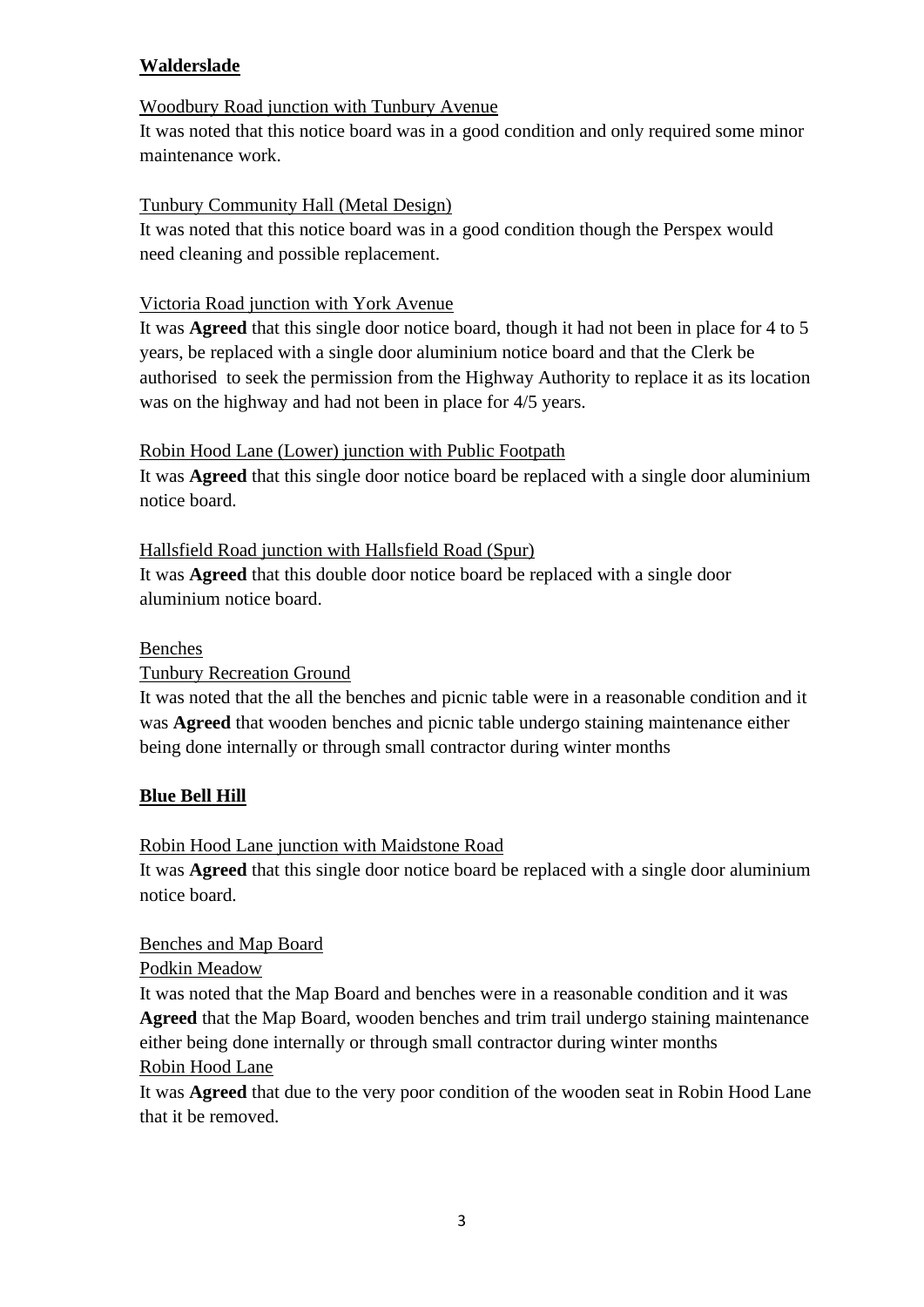## **Eccles**

## Bull Lane Recreation Ground

It was **Agreed** that this single door notice board be replaced with a single door aluminium notice board.

#### Varnes Street outside Shop

It was noted that this A frame notice board was in a reasonable condition and would be retained in use.

#### Benches and Map Board

## Eccles Recreation Ground

It was noted that the Map Board, benches and picnic tables were in a reasonable condition and it was **Agreed** that the Map Board, wooden benches and picnic tables undergo staining maintenance either being done internally or through small contractor during winter months

## **Aylesford North**

## High Street outside Shop

It was **Agreed** that the Clerk should discuss with the owner of the shop in the High Street the return of the A frame notice board and if he was not willing to put it back out to have discussions with Bluebell Estates re siting outside their premises.

#### Old Bridge Gardens

It was **Agreed** that this double door notice board be replaced with a double door aluminium notice board but that the Clerk look at the option of an alternative location such as at the side of the access road to the Old Bridge Gardens near to the Bluebell Estates premises..

## Benches and Map Board

## Forstal Road Recreation Ground

It was noted that the benches were in a reasonable condition and it was **Agreed** that the wooden benches undergo staining maintenance either being done internally or through small contractor during winter months

#### Old Bridge Gardens

It was noted that the Map Board and benches were in a reasonable condition and it was **Agreed** that the Map Board and wooden benches undergo staining maintenance either being done internally or through small contractor during winter months

## **Aylesford South**

#### Aylesford Cemetery (Metal Design)

It was noted that this notice board was in a good condition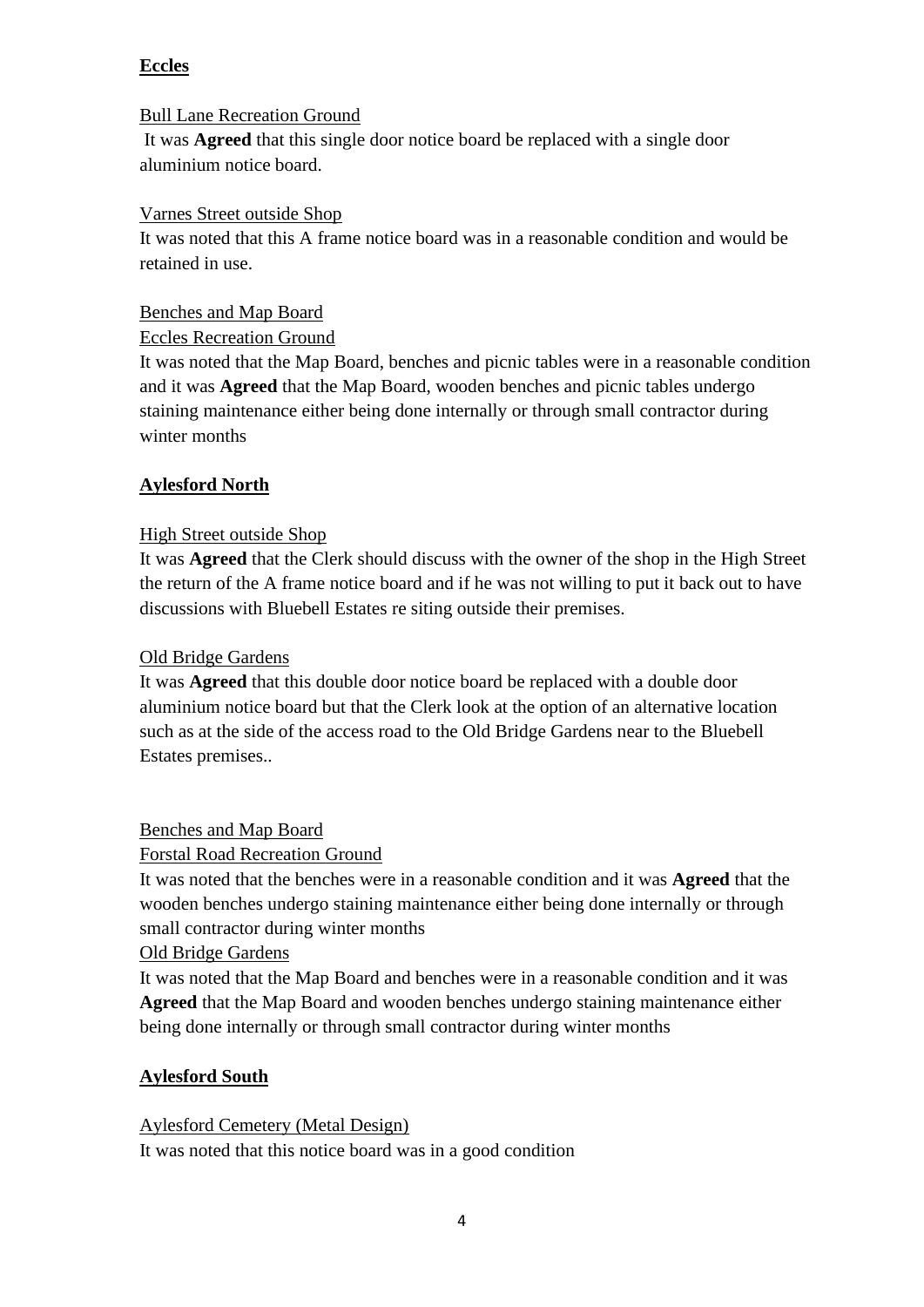#### Premier Parade of Shops, The Avenue

It was **Agreed** that this double door notice board be replaced with a double door aluminium notice board

## A20 London Road junction with Teapot Lane

It was **Agreed** that this double door notice board be replaced with a single door aluminium notice board.

## Royal British Legion, Admiral Moore Drive (Metal Design)

It was noted that this notice board was in a good condition though the Perspex would need cleaning and possible replacement.

## Benches

**Cemetery** 

It was noted that the benches were in a reasonable condition and it was **Agreed** that the wooden benches undergo staining maintenance either being done internally or through small contractor during winter months

Ferryfield

It was noted that the benches and Fitness Trail were in a reasonable condition and it was **Agreed** that the wooden benches and fitness trail undergo staining maintenance either being done internally or through small contractor during winter months The Hollow

It was noted that the benches were in a reasonable condition and it was **Agreed** that the wooden benches undergo staining maintenance either being done internally or through small contractor during winter months

## **11. Access to the Old Scout Hut (The Old Forge) at Mill Hall, Aylesford**

The Clerk reported that the planning application for this site had now been withdrawn to enable the applicant to have further discussions with the Environment Agency who had objected to the application. In the meantime, the Council's Solicitor Gullands had not received any evidence supporting the applicant's assertion that that they have right of access across the Council land from the applicant or their Solicitors.

## **12. Internal Audit Report**

The Clerk reported that the Council had received the Internal Audit report which highlighted 2 minor issues relating to a small number of signatures missing on Bank Reconciliations and the need to highlight more office equipment as single items rather than as a group on the Asset Register. The Clerk indicated that he was reviewing the whole Asset Register and that the failure to sign will be picked up as part of a final check.